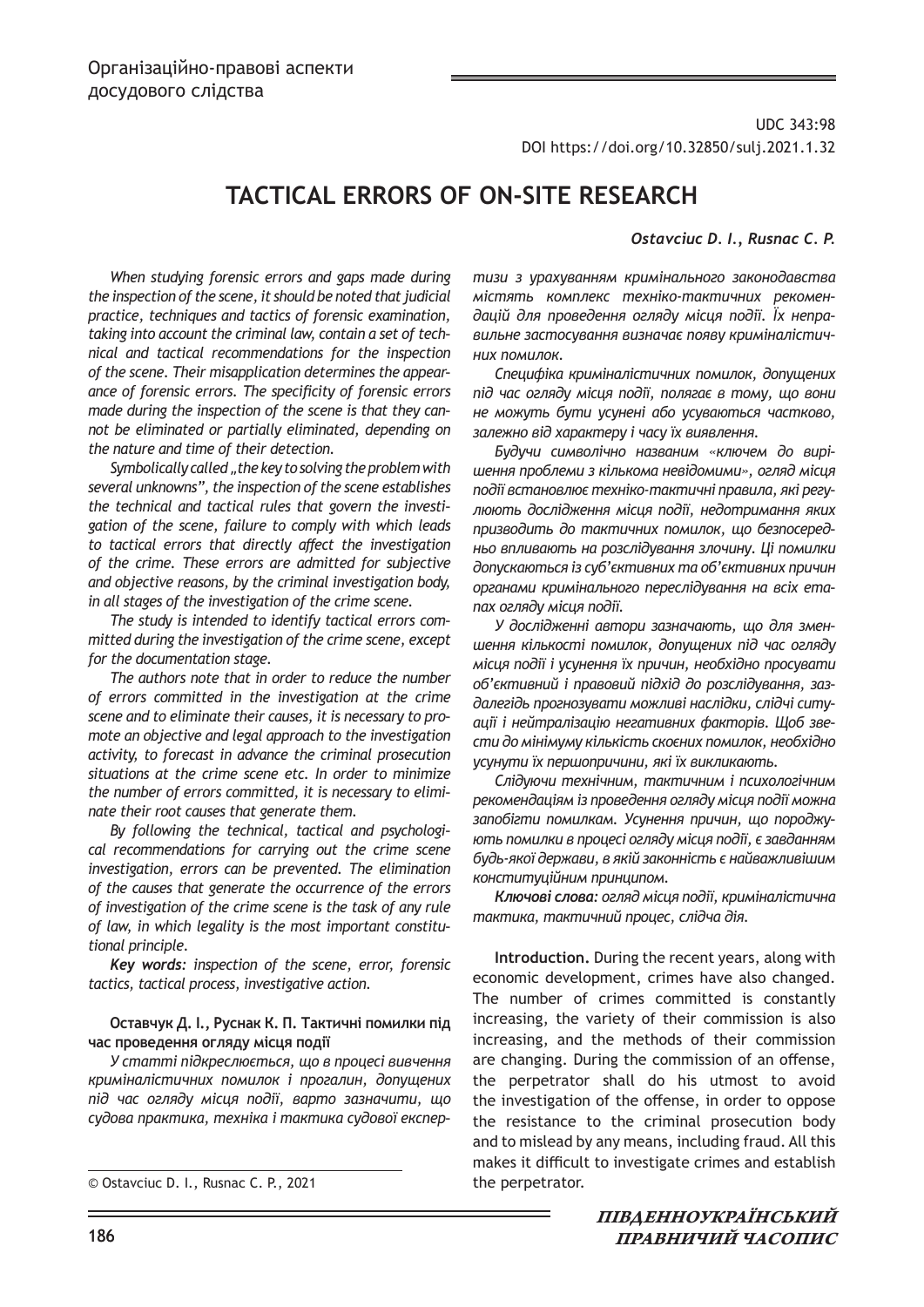The quality of the on-site investigation determines the correctness of the crime investigation direction, the versions submitted and the circle of persons involved in the commission of the crime (perpetrator, partner in crime, instigator, etc.).

"*According to the dictionary of criminal procedure, the on-site investigation is an evidentiary procedure that consists in the detailed investigation of the place where the deed was committed, in order to know exactly the situation of the crime, to discover and fix the crime, to establish the position and the state of the material means of proof and the circumstances in which the crime was committed"* [1, p. 48].

"*The on-site investigation is an irreplaceable criminal investigation, because the information obtained from the on-site investigation in most cases cannot be obtained from other sources, for example, the information obtained from the removal of the footprints and hands of the offender, application traces of breaking objects*" [9, p. 25–26].

**Purpose of the study.** This article aims to identify tactical errors committed during the investigation of the crime scene at the stage of preparation and work.

In the process of elaborating the scientific article we were guided by a system of scientific research methods, and namely: grammatical method, systemic method, method of deduction and induction, method of analysis, comparative method and many other methods. The theoreticallegal basis of the scientific article includes the normative regulations regarding the investigation of the crime scene, the procedural-criminal doctrine in the field of investigation of the crime scene. Also, in the process of elaborating this study, we took into account the practice of law enforcement bodies; we also referred to other branches of science: ethics, judicial psychology, etc.

**Results obtained and discussions.** Investigative errors can be committed when conducting various criminal prosecutions. In forensic science these errors are classified as [12, p. 15]: technical-forensic and tactical-forensic errors.

Technical-forensic errors are attributed to the elements of criminal prosecution actions consisting of technological operations separate from working with objects applying means, methods and procedures for working with the traces of the crime. For example, during the removal of the traces from the crime scene, in order to expose of the DNA expertise, technical means of lifting were used, with no-sterile packaging.

Tactical-forensic errors are attributed to the elements of criminal prosecution actions that represent a system of knowledge that underlies the organization and planning of criminal prosecution and determines the optimized behavior of persons who carry out procedural actions (probative proceedings), aimed at the administration of evidence in order to achieve the purpose of the criminal process, as well as to ascertain the conditions and causes that favor the commission and concealment of crimes.

In studying the forensic errors and gaps committed in the on-site investigation, it should be mentioned that judicial practice, technique and forensic tactics, taking into account the criminal procedural legislation, contains a set of technicaltactical recommendations for conducting on-site investigation. Their incorrect application determines the occurrence of forensic errors.

The specificity of the forensic errors existing in the field research consists in the fact that they cannot be eliminated or are partially eliminated, depending on the nature and time of their discovery.

Analyzing the local literature, we find that there is no complete research on the subject of errors and gaps in the on-site research. As a rule, there are some scientific papers that address only tangentially the issue under investigation. Thus, as errors are highlighted: late reporting of facts requiring on-site investigation; lack of efficiency in travelling to the place of research or travel without first preparing the necessary technical and scientific means; insufficient request from forensic working staff or specialists from other branches of activity who can support the research body in clarifying important situations; superficiality of research, ignorance of research procedures, detection and fixation of traces and other material means of proof; their improper capitalization; tactical and methodical procedural deficiencies.

Considering that "among the important activities that contribute to the achievement of the purpose of the criminal process, in order to find out the truth, is the on-site investigation, which occupies an important place in the probation process" [7, p. 175], we further aim to highlight the errors and gaps of the on-site research, focusing in particular on the stage of preparation and conduct of the on-site research. Errors and gaps in the documentation stage will be the subject of another scientific publication, which will be a continuation of this scientific article.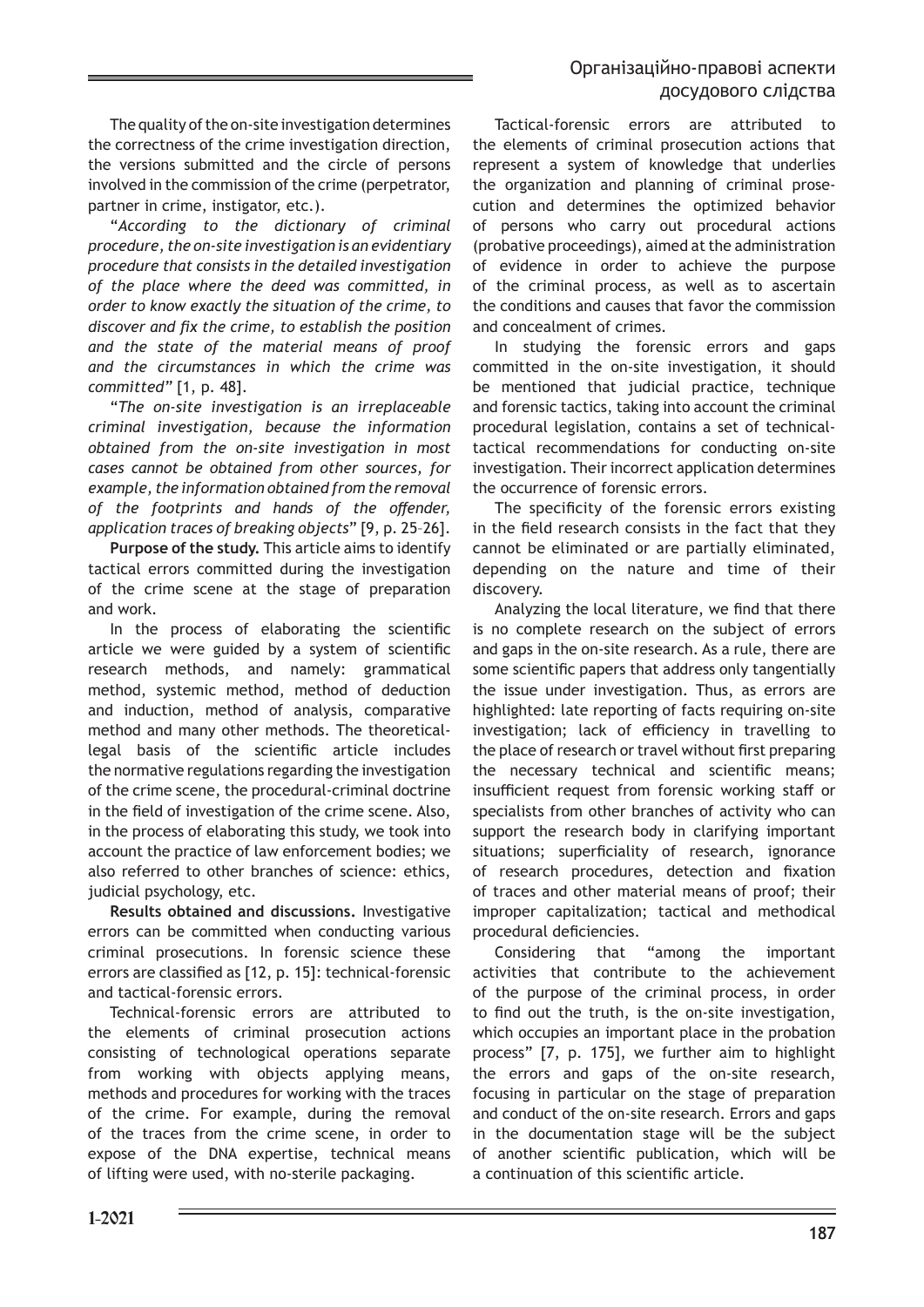Given that the content of the on-site investigation is an act of direct perception, forensic errors are determined primarily by the conscience of the prosecuting officer, his psychological processes, conditions, skills and qualities.

Being one of the first and most complicated criminal prosecution actions, the on-site investigation requires certain skills and qualities, patience, opportunity and firmness on the part of the criminal prosecution officer.

In such conditions, the representative of the criminal investigation body does not have enough time to prepare the investigation, analyzing and weighting the tactical procedures in this regard, requesting and receiving certain consultations, etc. He is obliged to act urgently, realizing at the same time that any admitted error will be difficult to repair, as it may result in irreparable destruction or loss of evidence. For some, this fact raises the degree of responsibility, for the less experienced it generates a state encountered in the literature under the name "fear of making mistakes". It manifests itself in excessive emotions, haste, low level of active spirit, lack of constant and precise goals and finality, confusing behavior – all this generating the inability to properly guide the actions of participants in the on-site research. At the same time, it is well known that qualified prosecuting officers, in such complex situations, act no only quickly, with opportunity, but also with a sufficient degree of concentration, constantly. Their spirit of observation is activated, as well as their intellectual activity; they properly and competently conduct the on-site investigation. In general, this category of prosecuting officers mobilizes all physical and spiritual forces [11, p. 84].

In the same vein, the author Gheorghiță M. mentions that the psychological background of the crime can act on the criminal investigation officer both positively and negatively. In the first case, the emotions experienced mobilize him to make every effort to achieve the goal, to carry out the on-site examination as efficiently as possible, to do everything in his power to discover the crime and the offender. Obviously, this psychological state inspires the criminal investigation officer, directs him to use all possibilities to establish the truth in the specific case. The lack of psychological training of the criminal investigation officer and of the experience in organizing and conducting the on-site examination, the inability to control his mental processes can make him fall into captivity to the psychological background of the crime.

The influence of this fund can be manifested in his inability to become free of stress or, at least to minimize it, in lack of confidence, in disorganization, confusion, indifference, apathy, indolence, incoherence of thought. The analysis of the experience of criminal prosecution shows that such psychological states are one of the causes of superficial, formal, reckless on-site examinations, with mistakes and gaps [4, p. 389–390].

Speaking of the purpose of the on-site investigation, we would like to point out that more attention is paid to the process of discovering and collecting the traces of the crime, the material means of proof to establish the circumstances of the crime or other circumstances relevant to the case, but their interpretation is omitted. As a result, the criminal investigation body limits its range of information that can be used in the investigation of the crime. For example, data about:

1. The subject of the offence:

− the number of persons participating in the commission of the crime;

− their approximate age (minor, adult, elderly);

− external signs;

− health state (presence of wounds, diseases, anatomical defects, etc.);

− the habits of the persons who committed the crime;

− profession;

− certain skills he possesses;

− data describing the mental characteristics of the perpetrators (violence, caution, shyness);

− establishment of the working regime (if the criminal act took place within the enterprises) or of the life style (if the criminal act took place in the house, in the yard, apartment).

2. The object of the offence:

− the object of the attack;

− which is the direct object of the crime;

− the anatomical and mental features of the victim (if the criminal act was directed against the person);

− particularities of goods – general and individual characteristics (if the criminal act was directed against certain things).

3. The objective side of the crime:

− the time of crime's commission;

− the manner of committing the crime;

− the actions of the offenders at the place of committing the criminal act;

− the circumstances accompanying the commission of the offence;

− the consequences of the crime;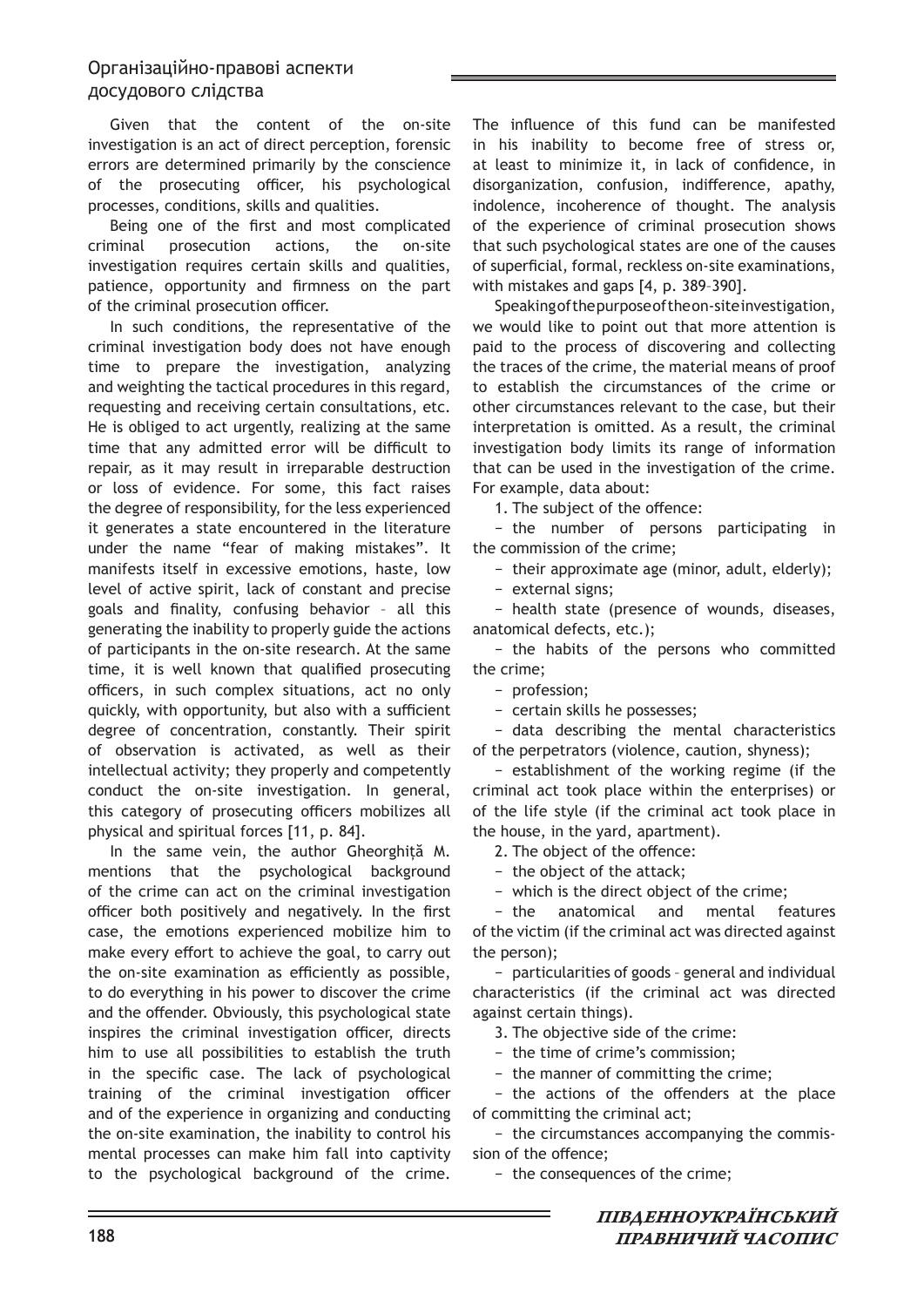− the causal link between the criminal actions and the consequences.

4. The subjective side of the crime:

− the crime was committed intentionally or recklessly;

− the reason and purpose of the crime (these circumstances, to a great measure, can be deduced from the traces discovered on the spot).

In the same context, we emphasize that the criminal investigation body neglect the negative circumstances. Traces found during the on-site investigation, which do not correspond to the useful mechanism for creating specific traces for such a deed, the version submitted and the explanations given by the persons heard are called "negative circumstances".

In order to exclude cases of non-detection of negative circumstances, the prosecuting officer must:

− taking into account the advanced versions, to try to explain their location and positioning, without limiting himself to fixing objects and traces;

− submitting a certain version not to limit himself to the accumulation of evidence confirming it, but to accumulate other type of information confirming other versions;

− to overlap and compare the information received from concrete persons with the real data at the crime scene;

− to use as much as possible the special skills of the specialists, obtaining as many consultations as possible from them on the committed deed.

The existence of these circumstances at the crime scene and the erroneous assessment directly influence the investigation of the crime.

Similarly, errors are made regarding the principles governing on-site research:

− Efficiency – in some cases a lot of time is lost for traveling to the crime scene, cases of conducting the investigation on the spot are allowed without starting the criminal process<sup>1</sup>.

− Unique leadership during the investigation of the crime scene – the organization and coordination of this activity from the beginning to its end is done by several people, who also replace each other.

− Organized crime scene investigation – this rule is violated, in particular, by inexperienced criminal prosecution officers who admit conducting in a chaotic manner and without a well-established order of the crime scene investigation.

− Observing the behavior of people present at the crime scene – avoid selecting emotional reactions and establishing their connection with certain moments or activities.

− Effective use of technical-scientific means – the endowed technical-forensic means in the absence of forensic specialists are not used to the maximum.

Speaking about the mistakes made directly by the criminal investigation officer, from the moment of entering the service for 24 hours, we mention that:

− he is not aware with the sector he will serve and the existing operational situation;

− does not find out the composition of the operative research group (from the guard unit of the police inspectorate), which police officers will go out on calls and what is the degree of their training. If he is unfamiliar with some members of the operative group, he does not know their professional skills, in order to make the most of them later during the on-site research;

− does not check the existence of the list of specialists in different fields, which can be requested for research, indicating their addresses and telephone numbers, as well as the presence of a large-scale map (detailed plan of the served sector – sector, city, district);

− seldom checks the technical-forensic means (universal and specialized kit);

− does not check the existence of clothing for work in a contaminated environment (specialized suit, cloak, rubber boots, rubber gloves, etc.);

<sup>1</sup> The Extended Criminal College of the SCJ admitted the lawyer's appeal, with the partial quashing of the sentence of the Buiucani Court, Chişinău municipality from 05.09.2007 and the decision of Chişinău CA from 14.11.2007, with the acquittal of A.M. under the accusation of committing the crime provided by Art. 361 paragraph (2) latter a) of the Criminal Code, for the following reasons. Contrary to the provisions of Art. 118 paragraph (1) of the Criminal Procedure Code of the Republic of Moldova, at the time of conducting the on-site investigation at the home of A.M., there was not registered, as well as no concrete crime was investigated, so the criminal investigation body had no basis or right to initiate procedural actions because they cannot be exercised before the existence of the concrete crime, without the purpose of investigating and combating it. Thus, through these actions of the criminal investigation body, the provisions of Art.12 of the CPC of the RM – inviolability of the domicile, the search and investigation of the domicile not being carried out on the basis of a judicial mandate; as well as the provisions of Art.13 of the CPC of the RM – inviolability of property, the copy of the report on the collection of the goods from his domicile was not handed over to A.M. Based on these circumstances, all the evidences that were collected and administered during the on-site investigation at the home of A.M. by the criminal investigation body, these being with essential violations of criminal procedural law, expressed in violation of the constitutional rights and freedoms of participants in the trial, are illegal and inadmissible, which cannot serve as basis for the sentence of conviction according to Art.94 of the CPC of the RM (extract from the Decision of the Enlarged Criminal College of the SCJ from 01.04.2008, File No. 1ra – 350/08).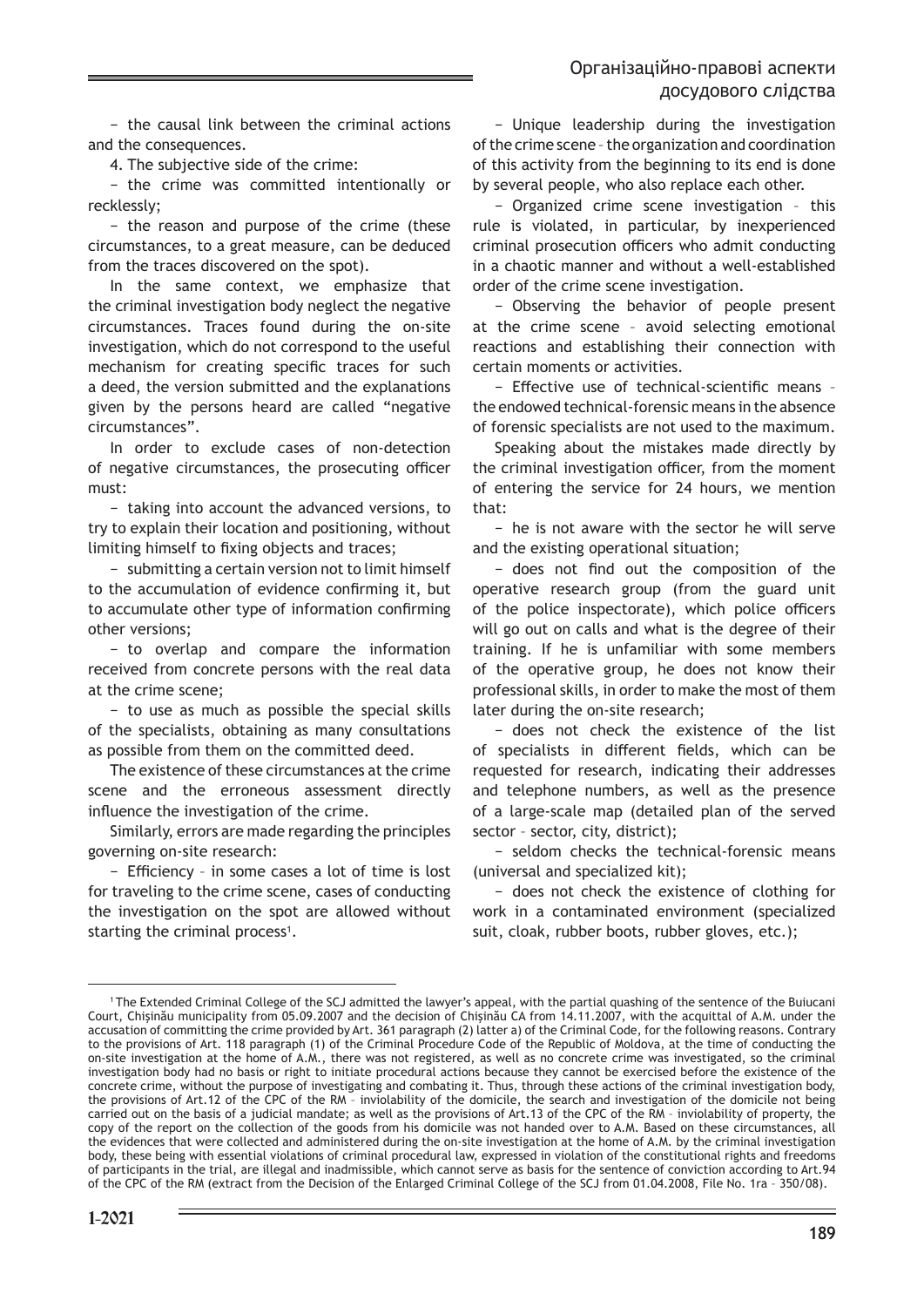− does not check the existence and availability of the means of transport, to find out if there is the possibility to call on the help of a mobile forensic laboratory, in case of need.

"Taken as a whole, the preparation of the research on the spot has a unitary character, each of the activities succeeding each other in a logical-operative order, on the way it is achieved and the results of one depending on the characteristics of the one that will follow. Thus, it is necessary to carry out some activities preceding the trip on the spot, following that the preparation will be finalized with the arrival of the team at the crime scene".

In our opinion, the following errors are made during the preparation stage, preceding the trip to the spot:

− ensuring an inefficient guarding of the crime scene. The police forces arriving first at the crime scene avoid the following actions:

a) delimitation of the crime scene;

b) guarding and protection of the crime scene;

c) removing the imminent danger, if possible;

d) guarding and preserving traces in order to exclude cases of destruction;

e) taking measures to detain the suspect.

At the same time, it is worth mentioning that the police forces firstly arriving at the crime scene often forget to make a report on the data below to the leader of the criminal investigation operative group (the prosecuting officer or the prosecutor) at his arrival:

a) the essence of the criminal act and the time of arrival at the crime scene;

b) the actions taken in order to put an end to the illegal act and to detain the perpetrator;

c) in case of retention of the perpetrator the place of his location;

d) the state of the victim and the location;

e) identified witnesses and their location;

f) the limits of the crime scene to be investigated;

g) the actions undertaken in order to ensure the security of the crime scene;

h) who and why changed the original ambience of the crime scene, which was the original location of the moved objects (some of this information will be welcome until the arrival of the criminal investigation body on the spot);

− the presence of other persons whose participation is necessary is not ensured from the very beginning. The problem of the participation of other persons is solved at the crime scene when the criminal investigation body faces problems

that it cannot solve on its own or the law imposes the obligatory presence of specialists;

− the research body does not in all cases take the necessary and sufficient measures so that the life, health or bodily integrity of the field team is not harmed in any form;

Analyzing the preparatory activities that take place at the crime scene, we can determine the following errors:

− the time of arrival at the crime scene and completion of the action is incorrectly fixed. The operative investigation group in some situations under the influence of subjective and objective factors incorrectly fixes the time of beginning and completion of the investigation of the crime scene. In the situation when the police forces other than the operative investigation group arrive at the crime scene, which have attributions to ensure the guarding and protection of the crime scene, the time of starting the action, is also erroneously fixed;

− does not pay attention to the conditions under which the on-site research is carried out, as demonstrated by the lack of records in the minutes of the on-site research (for example, temperature, visibility, circumstances existing at the crime scene, etc.);

− the rule that recommends that during the activities of saving the lives of the victims it is indicated that the police officers should act in such a way as not to alter or destroy other traces is underestimated (form or matter, of other means of proof existing on the spot);

− the manner in which the action was taken until the arrival of the team is not permanently verified, as well as if the necessary measures have been ordered in relation to the existing situation at the crime scene;

− the investigation group arrived at the crime scene focuses on the examining the crime scene, without undertaking other activities (for example, detention of the offender on fresh traces);

− the prosecution officer does not assign tasks to each team member, or there is a vague assignment. As a result, all the activities that need to be performed are accomplished by the criminal investigation officer and specialists. Likewise, not rarely, the criminal investigation officer misidentifies the objectives of the on-site investigation and the tasks that need to be performed by the members of the operative investigation group;

− foreigners are removed from the crime scene, and in some cases the access to the criminal field of the employees of the Ministry of Internal Affairs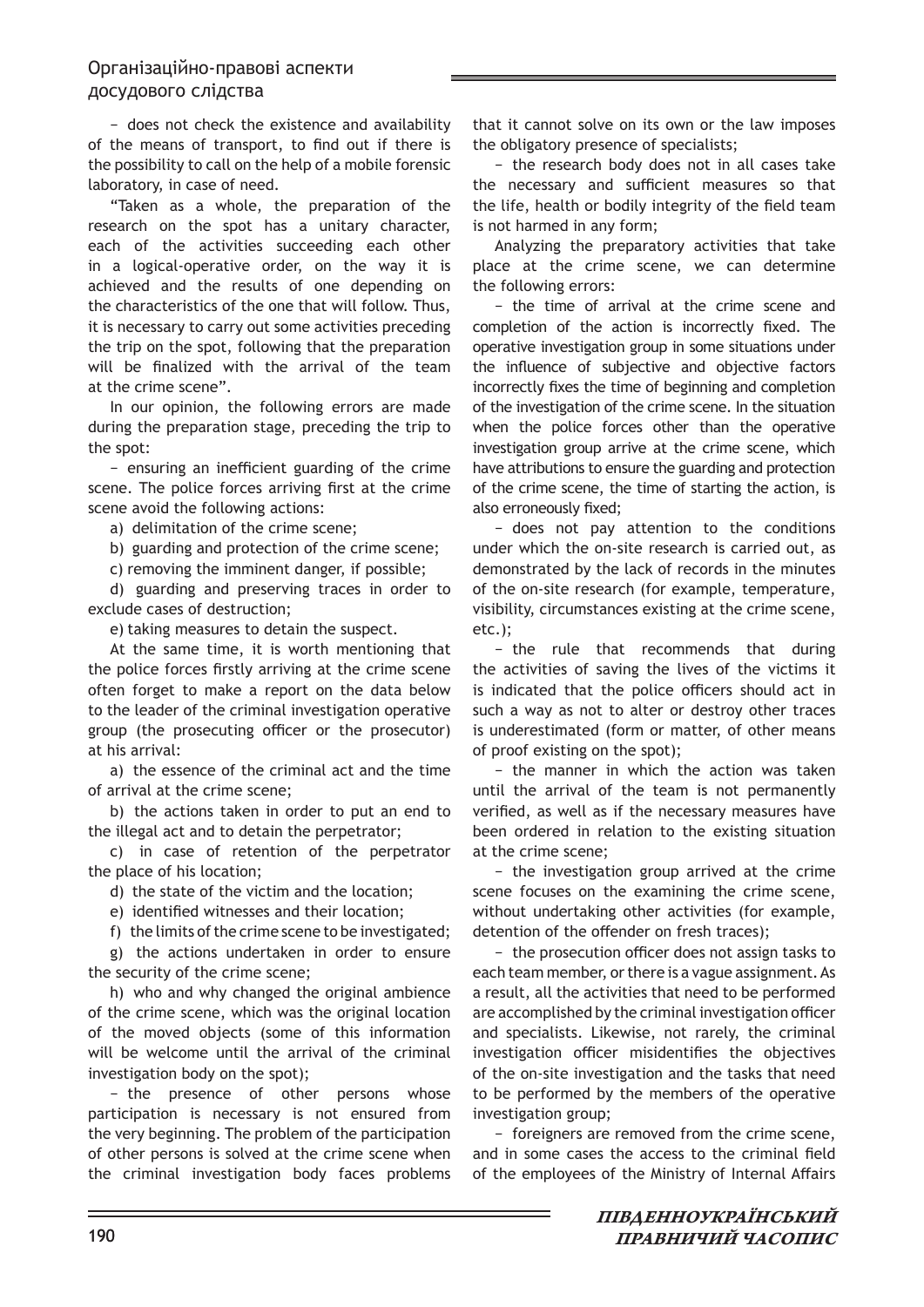and the Prosecutor's Office who are not part of the operative investigation group is accepted;

− the service dog is not used correctly.

After all the actions from the preparation stage have been completed, the on-site research stage is used, which consists of two phases: static and dynamic. With regard to the working stage, we emphasize that, in some cases, neither their consistency not the recommendations regarding the activities that need to be carried out in each phase are observed.

The activities carried out in the static phase of the research aim at ascertaining the facts, the traces and other material means of proof, without proceeding to reach or change the position in which they were discovered. Tactical errors made in the static phase are:

− the initial phase of the crime scene investigation, the persons performing this action do not always correctly assess the boundary of the crime scene investigation. Often the boundaries of research are narrowed, which makes research incomplete, reducing the number of traces and objects that can later be recognized as criminal offenses. When determining the limits of the place of the crime, the nature and topography of the land are not taken into account (open site, building, mountainous area, swampy area, etc.) which require, as appropriate, the use of certain means and techniques of research. Members of the operative investigation group forget that the purpose of the research may include:

a. the place where the investigation of the criminal act is carried out or where traces and objects have been discovered that have the signs of physical evidence;

b. premises or open place where the offender was directly present before the crime was committed (for example, where he was preparing or waiting the victim, etc.);

c. the access and refuge road of the offender from the crime scene;

d. other premises and areas where could be objects and traces related to the crime under investigation;

− incorrect establishment and marking of the access road to the crime scene. Entry into the place of the crime is done in such a way that the traces are destroyed or damaged. Before entering the place of committing the deed, from the outside of its perimeter no judicial photographs of orientation, sketch, of the main objects as well as filming are taken. Forensic specialist does not enter first into the criminal field;

− the problem referring to the initial point of investigation is not solved correctly, as a result the tactical procedure and the method of investigating the crime scene are applied incorrectly;

− subjective changes are made to the crime scene since the static phase.

After performing the activities specific to the static phase, a thorough examination of all traces and material means of evidence discovered in the investigated perimeter is carried out [6, p. 44]. Starting from that conception, in our opinion, the dynamic phase of the on-site research is characterized by the following tactical errors: it does not always describe the position, condition, location, shape and dimensions of the categories of traces that appear as obvious on the material evidence discovered.

In the context of the above, we mention that the tactical errors of conducting on-site research are determined by subjective and objective factors.

The category of subjective factors includes:

− the criminal investigation officer does not have developed the skills to use the procedures and methodology for conducting the crime scene investigation;

− the stereotypical approach of the crime scene investigation, especially, if the tactics of conducting the crime scene investigation are determined by the satisfactory practice of obtaining the desired result;

− low level of legal awareness;

− the personality traits of the person conducting the research, such as excessive self-confidence, uncertainty, "inhibition" of thinking, negligence, etc.

The category of objective factors includes:

− the research process is insufficiently technically and financially supported, which does not allow the use of the latest achievements of science and technology;

− the situation of the "information vacuum" or the significant lack of initial information, etc.

**Conclusions.** In order to reduce the number of errors committed in the investigation at the crime scene and to eliminate their causes, it is necessary to promote an objective and legal approach to the investigation activity, to forecast in advance the criminal prosecution situations at the crime scene and to neutralize the negative factors. In order to minimize the number of errors committed, it is necessary to eliminate their root causes that generate them.

By following the technical, tactical and psychological recommendations for carrying out